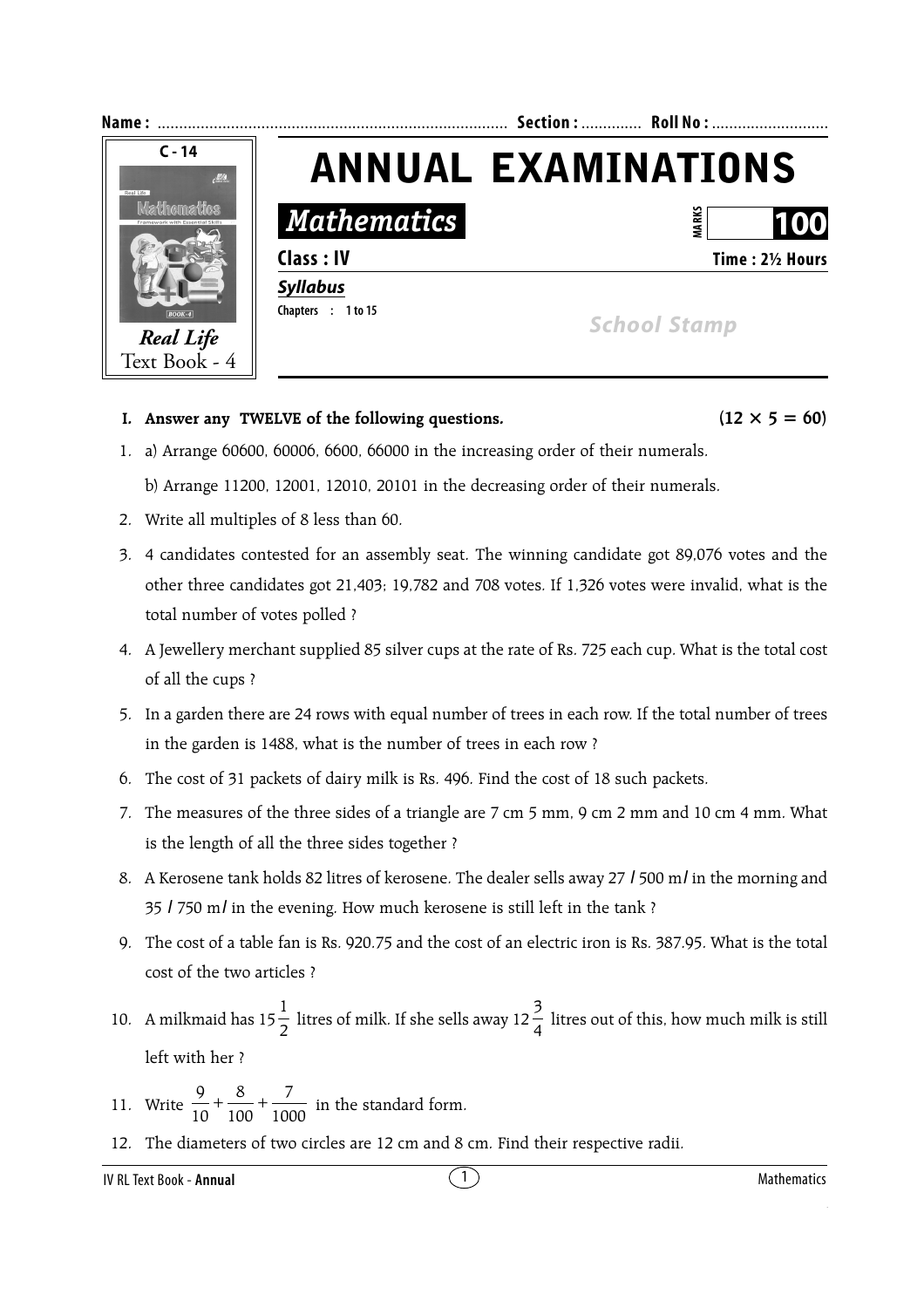13. Find the perimeter of each figure given below.



14. The following diagram is the pictorial representation of the data a livestock census agent collected from a farm. Study the diagram and answer the following questions. **Note :** Each picture stands for 10 animals any kind.

| Cows             |                                                             |
|------------------|-------------------------------------------------------------|
| Sheep            | $d\vec{k}$<br>$\frac{1}{2}$<br>ł<br>ţ<br>E.<br>$\mathbf{A}$ |
| Goats            |                                                             |
| Horses           |                                                             |
| <b>Buffaloes</b> |                                                             |

#### **Questions :**

- i) Which animals are the most in number ? What is their number ?
- ii) What is the total number of cows and buffaloes ?
- iii) Which animals are the least in number ? How many are they ?
- iv) How many horses are less in number than the number of cows and buffaloes put together ?
- v) What is the total number of animals in the farm ?
- 15. Read times from the following clock dials and note them in the boxes given below each dial.
	-



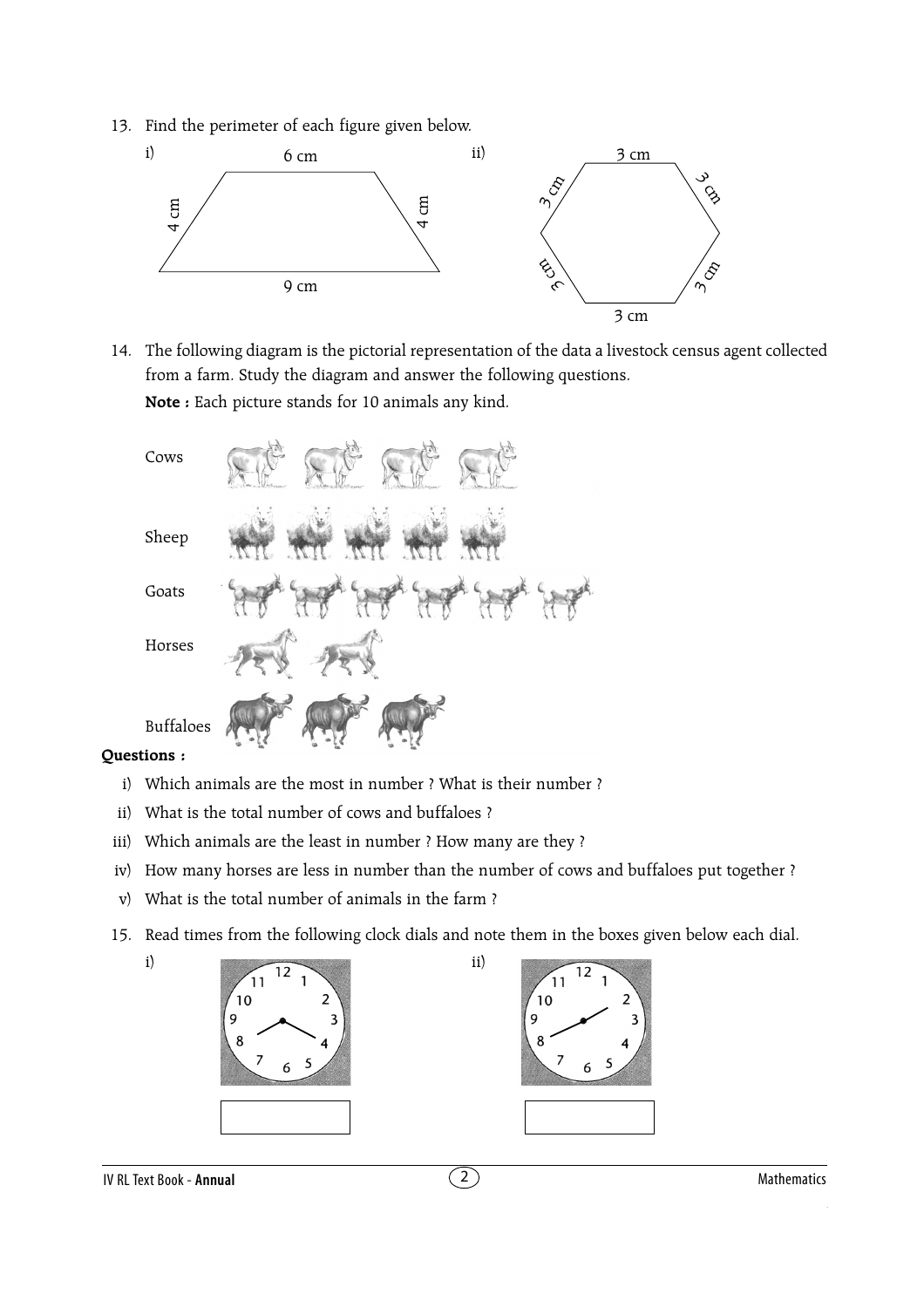|                                             | II. Choose the correct answer and write its letter in the bracket.                              |                  |                    |  |                  |                   | $(10 \times 1 = 10)$ |                      |                  |
|---------------------------------------------|-------------------------------------------------------------------------------------------------|------------------|--------------------|--|------------------|-------------------|----------------------|----------------------|------------------|
|                                             | 1. $825 \div 5 =$                                                                               |                  |                    |  |                  |                   |                      |                      |                  |
|                                             | a) $165$                                                                                        |                  | b) 175             |  |                  | c) $195$          |                      |                      |                  |
|                                             | 2. The equivalent fraction of $\frac{4}{5}$ is                                                  |                  |                    |  |                  |                   |                      | $\left($             |                  |
|                                             | a) $\frac{4}{25}$                                                                               |                  | b) $\frac{16}{25}$ |  |                  | c) $\frac{16}{5}$ |                      |                      |                  |
|                                             | $3.9346 - 6396 =$                                                                               |                  |                    |  |                  |                   |                      |                      | $\lambda$        |
|                                             | a) 2390                                                                                         |                  | b) 2630            |  |                  | c) $2950$         |                      |                      |                  |
|                                             | 4. $\frac{4}{3} - \frac{7}{6} =$                                                                |                  |                    |  |                  |                   |                      |                      |                  |
|                                             | a) $\frac{1}{3}$                                                                                | b) $\frac{1}{6}$ |                    |  | c) $\frac{3}{6}$ |                   |                      |                      |                  |
|                                             | 5. One rupee = $\frac{ }{ }$ paise.                                                             |                  |                    |  |                  |                   |                      |                      |                  |
|                                             | a) 1000                                                                                         |                  | b) $100$           |  | c) $10$          |                   |                      |                      |                  |
| 6. The standard unit of measuring length is |                                                                                                 |                  |                    |  |                  |                   |                      |                      | $\left( \right)$ |
|                                             | a) metres                                                                                       |                  | b) kilograms       |  |                  | c) litres         |                      |                      |                  |
|                                             | 7. $1345 \times 167 =$                                                                          |                  |                    |  |                  |                   |                      |                      | $\left( \right)$ |
|                                             | a) $2,24,615$                                                                                   |                  | b) $2,37,615$      |  |                  | c) $2,47,625$     |                      |                      |                  |
|                                             | 8. A prime number among 9,12,43,45 is                                                           |                  |                    |  |                  |                   |                      |                      |                  |
|                                             | a) $9$                                                                                          |                  | b) $43$            |  | c) $45$          |                   |                      |                      |                  |
|                                             | 9. 8.008 is equivalent to                                                                       |                  |                    |  |                  |                   |                      |                      |                  |
|                                             | a) 80.08                                                                                        |                  | b) 800.8           |  |                  | c) $8.0080$       |                      |                      |                  |
|                                             | 10. An ordinary year has ____________ days.                                                     |                  |                    |  |                  |                   |                      |                      | $\mathcal{E}$    |
|                                             | a) 365                                                                                          |                  | b) 366             |  |                  | c) $360$          |                      |                      |                  |
|                                             | III. Fill in the blanks.                                                                        |                  |                    |  |                  |                   |                      | $(10 \times 1 = 10)$ |                  |
|                                             | 1. The difference between the largest $4$ – digit number and the smallest $5$ – digit number is |                  |                    |  |                  |                   |                      |                      |                  |
|                                             |                                                                                                 |                  |                    |  |                  |                   |                      |                      |                  |
|                                             |                                                                                                 |                  |                    |  |                  |                   |                      |                      |                  |
|                                             |                                                                                                 |                  |                    |  |                  |                   |                      |                      |                  |
|                                             | 5. 3.40 p.m. in 24 hour clock time = $\frac{2}{1}$                                              |                  |                    |  |                  |                   |                      |                      |                  |
|                                             | 6. The Hindu-Arabic numeral equal to XXI is                                                     |                  |                    |  |                  |                   |                      |                      |                  |
|                                             | 7. An year of 366 days is called a _______________ year.                                        |                  |                    |  |                  |                   |                      |                      |                  |
|                                             |                                                                                                 |                  |                    |  |                  |                   |                      |                      |                  |
|                                             |                                                                                                 |                  |                    |  |                  |                   |                      |                      |                  |
|                                             | 10. 2 m 40 cm + 9 m 70 cm =                                                                     |                  |                    |  |                  |                   |                      |                      |                  |